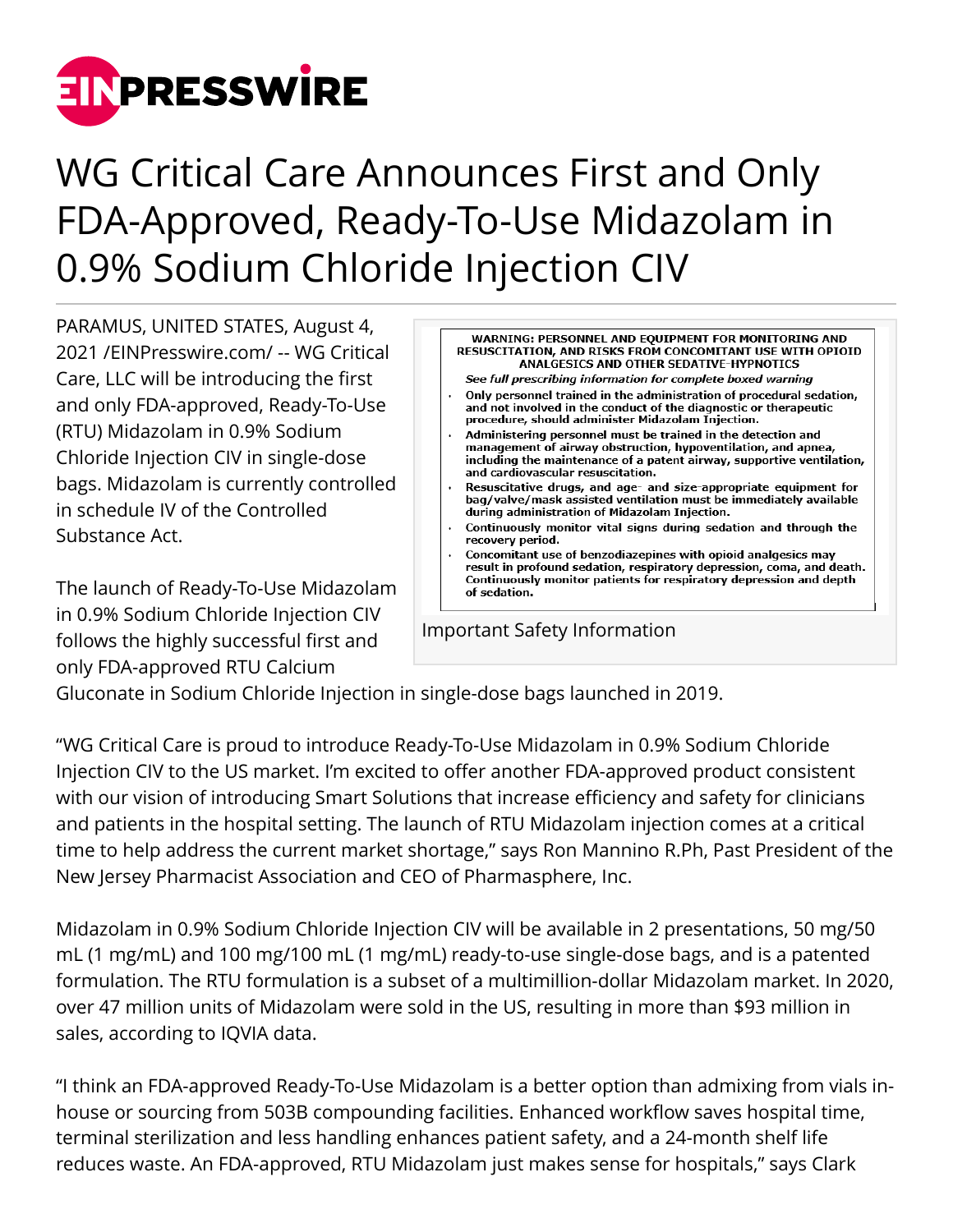Lyda, Lead Pharmacist, Operating Room Pharmacies, Clinical Associate Professor, University of Colorado Skaggs School of Pharmacy and Pharmaceutical Sciences.

Midazolam Injection is currently on the FDA and ASHP drug shortage list of essential medications. The launch of Midazolam in 0.9% Sodium Chloride Injection CIV will help to reduce supply issues experienced in the US.

About Ready-To-Use Midazolam in 0.9% Sodium Chloride Injection CIV

Midazolam in 0.9% Sodium Chloride Injection CIV, Ready-To-Use is a patented formulation (patent number 10,996,990) of midazolam, provided as a premixed solution in single-dose flexible bags, stable at room temperature (up to 25 °C) for 24 months.

Midazolam in 0.9% Sodium Chloride Injection CIV is available in 2 presentations, 50 mg/50 mL (1 mg/mL) and 100 mg/100 mL (1 mg/mL), and is a clear, colorless solution supplied in single-dose bags.

Midazolam in 0.9% Sodium Chloride Injection CIV is a benzodiazepine indicated for continuous intravenous infusion for sedation of intubated and mechanically ventilated adult, pediatric, and neonatal patients as a component of anesthesia or during treatment in a critical care setting.

IMPORTANT SAFETY INFORMATION

------------------------------ CONTRAINDICATIONS ---------------------------

Midazolam in Sodium Chloride Injection is contraindicated in patients with:

- known hypersensitivity to midazolam.
- acute narrow-angle glaucoma.

------------------- WARNINGS AND PRECAUTIONS ----------------------Cardiorespiratory Adverse Reactions: Serious cardiorespiratory adverse reactions have occurred, sometimes resulting in death or permanent neurologic injury.

Paradoxical Behavior: Agitation, involuntary movements (including tonic/clonic movements and muscle tremor), hyperactivity, and combativeness have been reported in both adult and pediatric patients.

Dependence and Withdrawal with Long-Term Use: Use for several days to weeks may lead to physical dependence to midazolam. Do not abruptly discontinue midazolam. Gradually taper the dosage using a tapering schedule that is individualized to the patient.

Debilitation and Comorbid Considerations: Higher-risk adult and pediatric surgical patients, elderly patients, and debilitated adult and pediatric patients require lower dosages, whether or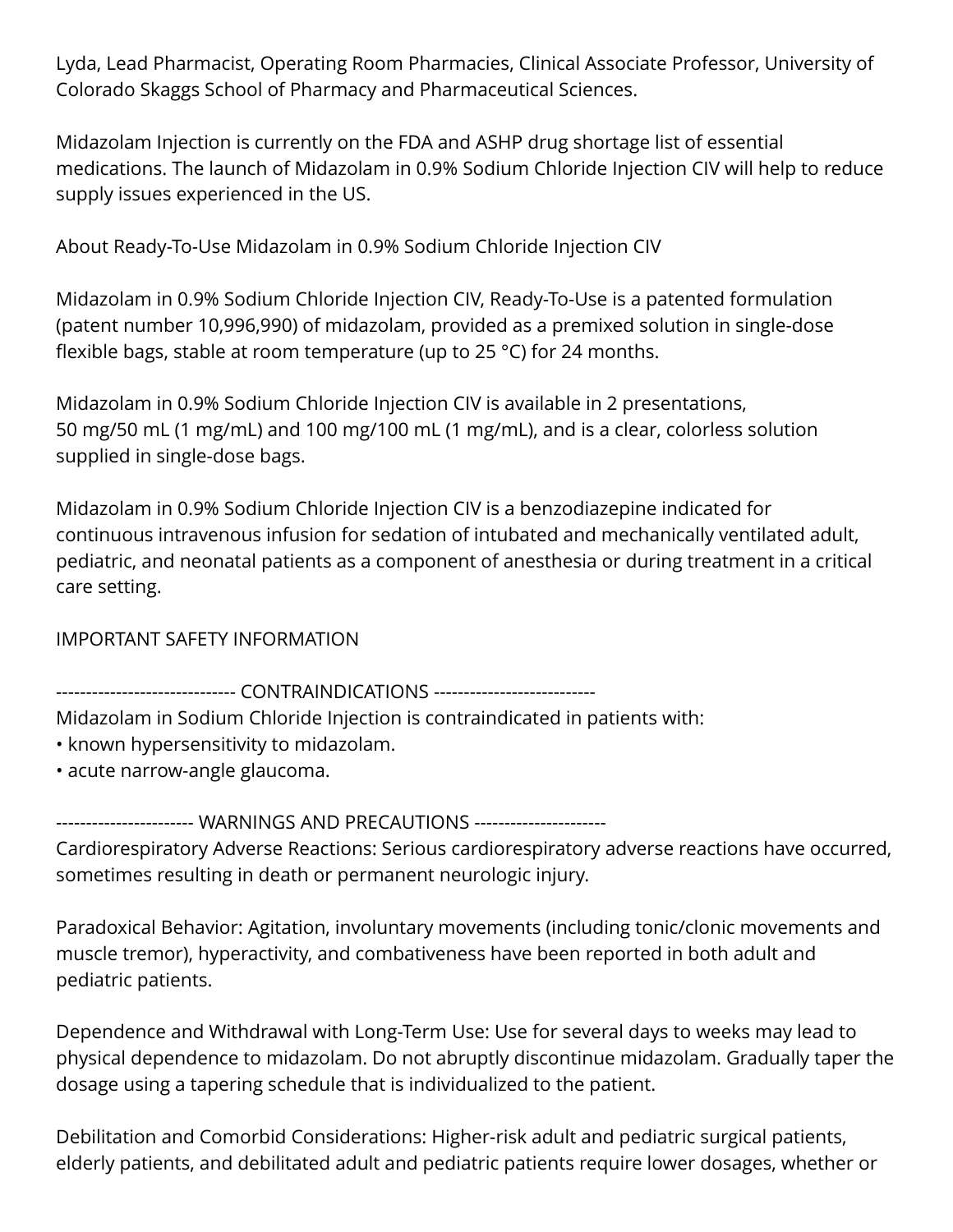not concomitant sedating medications have been administered.

Risk of Intra-Arterial Injection: There have been limited reports of intra- arterial injection of midazolam. Adverse events have included local reactions, as well as isolated reports of seizure activity in which no clear causal relationship was established.

Impaired Cognitive Function: Because of partial or complete impairment of recall, patients should not operate hazardous machinery or a motor vehicle until drug effects have subsided.

Hypotension and Seizure in Preterm Infants and Neonates: Avoid rapid injection in the neonatal population.

Neonatal Sedation in Later Stages of Pregnancy: Benzodiazepine use during later stages of pregnancy can result in neonatal sedation. Observe newborns for signs of sedation and manage accordingly.

Pediatric Neurotoxicity: In developing animals, exposures greater than 3 hours cause neurotoxicity. Weigh benefits against potential risks when considering elective procedures in children under 3 years old.

------------------------------ ADVERSE REACTIONS ---------------------------

The most common adverse reactions (≥15%) were decreased tidal volume, decreased respiratory rate, and apnea.

To report SUSPECTED ADVERSE REACTIONS, contact WG Critical Care, LLC at 1-866-562-4708 or FDA at 1-800-FDA-1088 or

[www.fda.gov/medwatch](http://www.fda.gov/medwatch).

---------------------- DRUG INTERACTIONS -------------------------

Opioid Analgesics and Other Sedative Hypnotics: Risk of respiratory depression is increased. Cytochrome P450-3A4 Inhibitors: May result in prolonged sedation due to decreased plasma clearance of midazolam.

----------------------- USE IN SPECIFIC POPULATIONS ----------------------

Lactation: A lactating woman may pump and discard breast milk for 4 to 8 hours after treatment with midazolam.

Please see full prescribing information: DailyMed - MIDAZOLAM HYDROCHLORIDE injection, solution (nih.gov)

About WG Critical Care, A Pharmasphere Company

WG Critical Care, LLC (WGCC) is wholly owned by Pharmasphere, Inc. Pharmasphere and its affiliates market an extensive line of FDA-approved anti-infectives and other critical care products. Their focus is to supply conventional injectable products and convenient drug